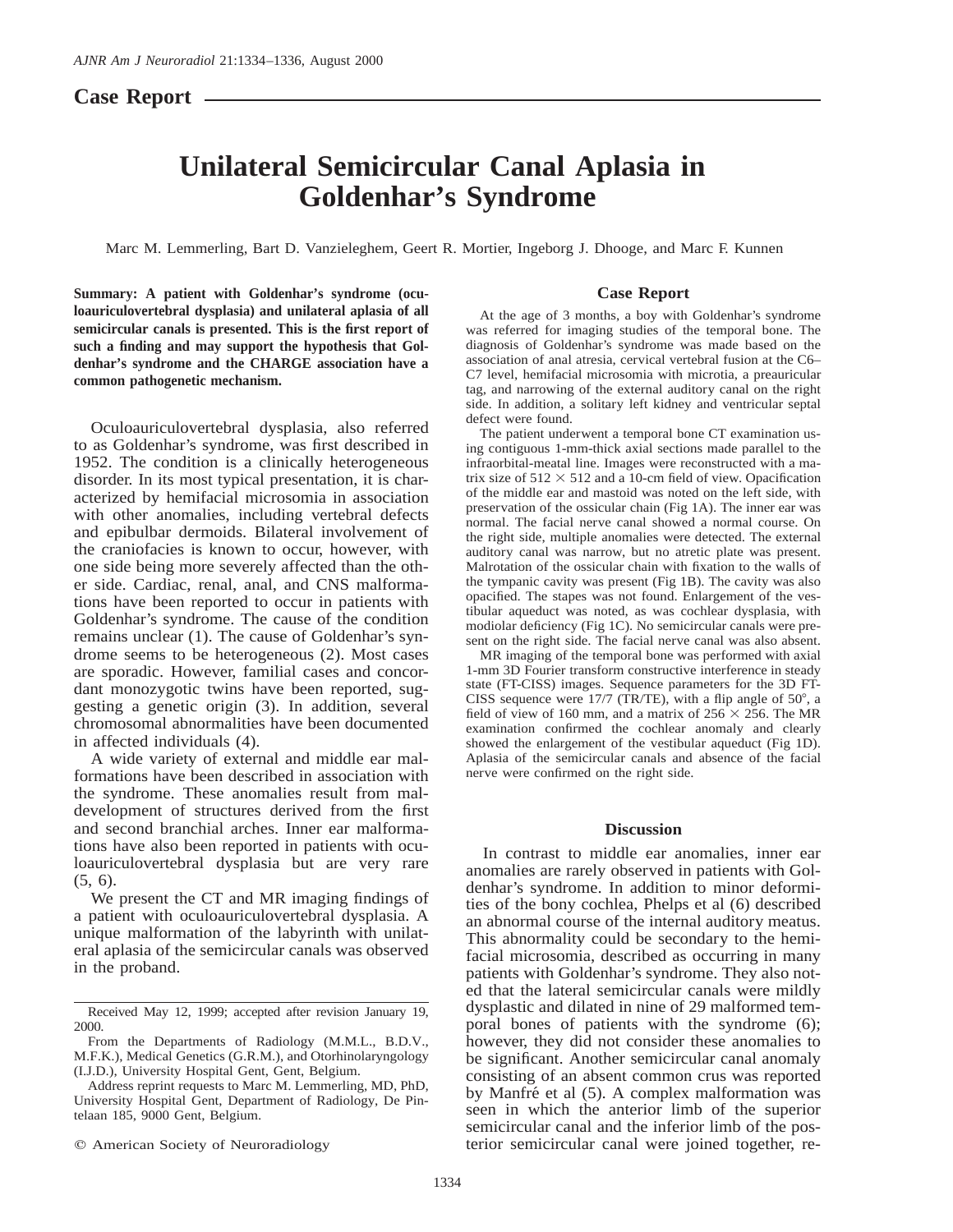

FIG 1. Three-month-old boy with Goldenhar's syndrome.

A, Axial 1-mm CT section through the left temporal bone shows a normal cochlea (large arrow), with normal appearance of the modiolus and osseous spiral lamina, as well as normal posterior (small arrow) and lateral (black arrowhead) semicircular canals. Note also the normal incudomalleal articulation (white arrowhead) and the opacification of the middle ear.

B, Axial 1-mm CT section through the right middle ear shows fixation of the short process of the incus to the tympanic wall (arrow). The middle ear cavity is opacified.

C, Axial 1-mm CT section through the right inner ear shows deficiency of the cochlear modiolus (black arrow). Note the enlargement of the vestibular aqueduct (arrowheads). Because of hemifacial microsomia, extreme skull base asymmetry is present, with rotation of the clivus (white arrow). Note also the absence of semicircular canals.

D, Axial 1-mm 3D FT-CISS MR image through both temporal bones shows normal inner ear structures on the left side. Note the presence of normal lateral (arrowhead) and posterior (small arrows) semicircular canals on the left side, whereas these structures are absent on the right side. The vestibular aqueduct on the right side is abnormally enlarged (large arrow).

sulting in a single posterosuperior canal, combined with a cystic lateral semicircular canal.

Bilateral absence of the semicircular canals has been reported previously to occur in patients with the CHARGE association (7–9) but not in association with Goldenhar's syndrome. CHARGE association is a disorder characterized by multiple congenital anomalies. An association is defined as a nonrandom occurrence, in two or more persons, of multiple anomalies not yet known to be a syndrome or a sequence. The mnemonic term CHARGE refers to the different possible anomalies: C-coloboma, H-heart defects, A-atresia of the choanae, Rretarded growth and development and/or CNS anomalies, G-genital hypoplasia, E-ear anomalies and/or deafness (8, 9). The CHARGE association is not a specific disorder sui generis nor is it a diagnosis. The cause of the CHARGE association remains unknown. Different chromosomal abnormalities have been reported in cases with the CHARGE association, suggesting that several genes may play a role in the pathogenesis of this entity (10–13).

In addition, two reports on four temporal bones are available in the literature that describe bilateral semicircular canal aplasia in patients who do not have the CHARGE association (14, 15). Two of these four patients also exhibited Kallmann's syndrome (8). Support for a possible link between the CHARGE association and Kallmann's syndrome can be found in the literature. Cortez et al (16) described the case of a 17-year-old boy with Kallmann's syndrome and a complex congenital heart malformation. He also had neurosensory hearing loss and mental retardation. They noted that seven previously reported patients with Kallmann's syndrome and cardiac abnormalities were short (heights more than 2 SD below the mean for their ages), lacked a family history of Kallmann's syndrome, and were mentally retarded (16). Dominant inheritance was postulated by Levy and Knudtzon (17) in a family with two sisters, ages 13 and 19 years, with classical anosmia and hypogonadotropic hypogonadism associated with Kallmann's syndrome. In addition, they had bilateral vesicoureteral